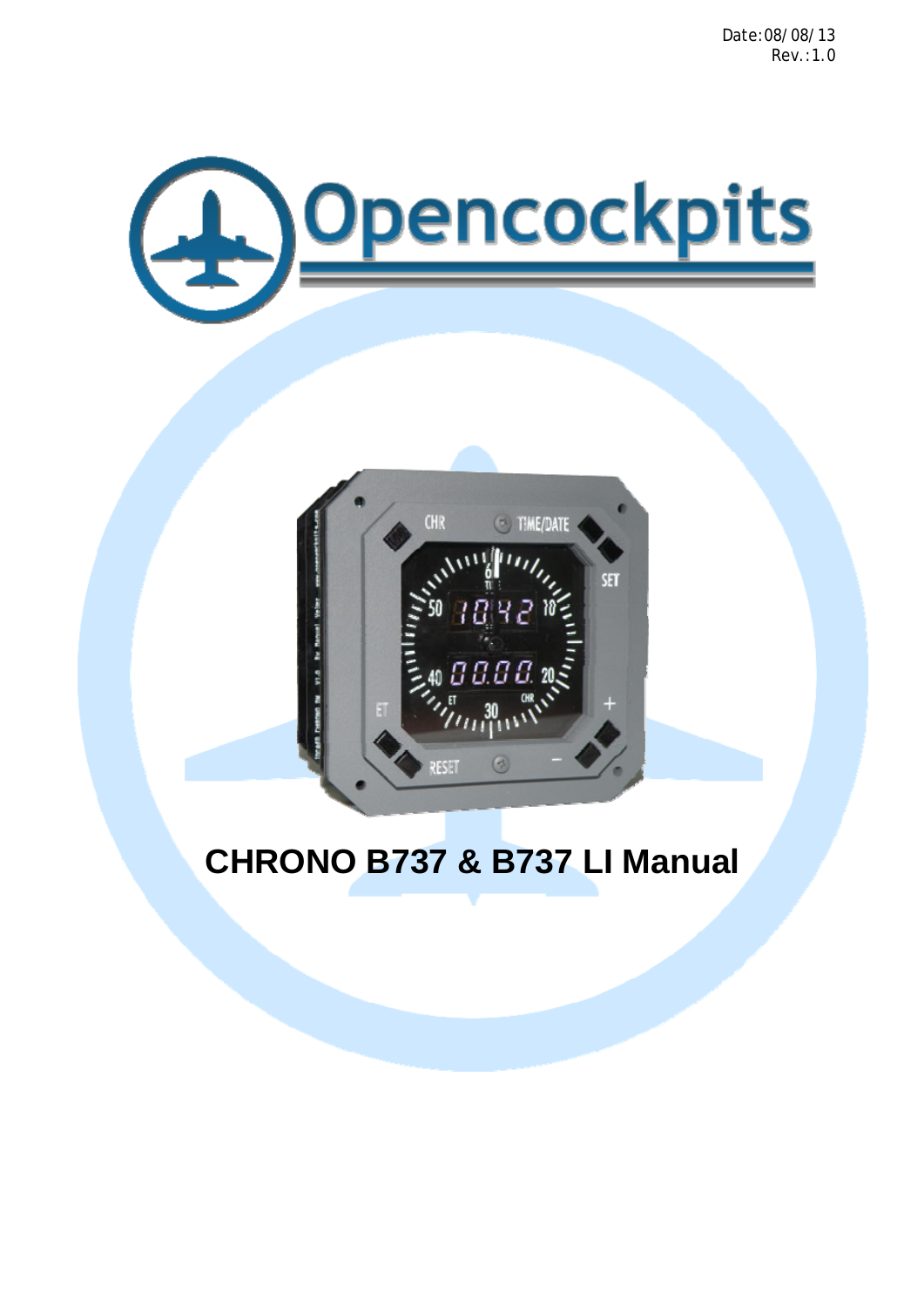# Index: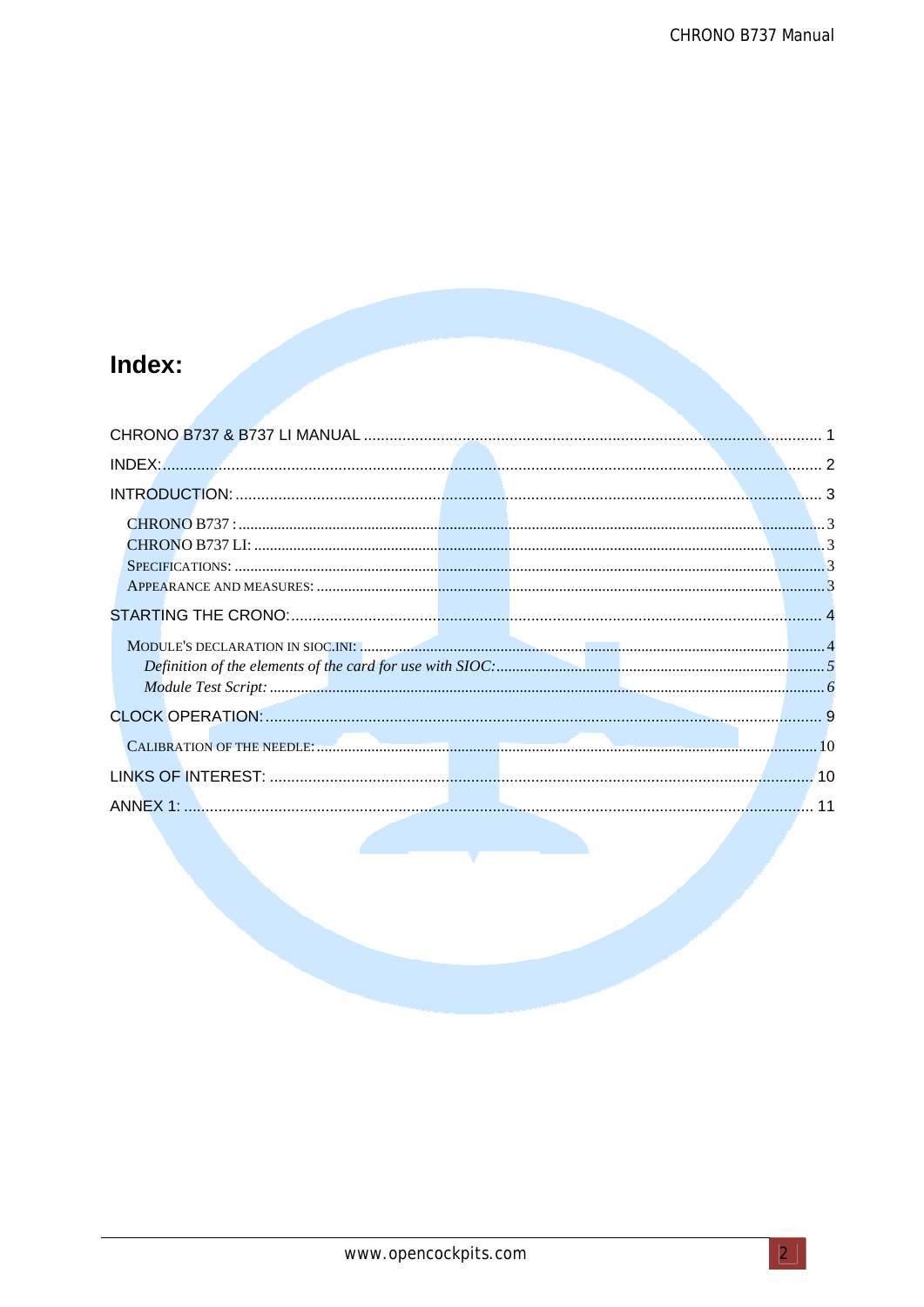# **Introduction:**

The CHRONO B737 V1 is a step forward for increasing reality in a simulated flight with our cockpit. This module has been developed for users who want a more realistic simulation respect navigation and control estimated flight times, times and dates of both the captain and first officer.

The module is connected through the USB port of the computer and is managed by SIOC software (free for non-commercial environments), using at least version 4.5.

### *CHRONO B737 :*

This new module provides in real size and has operational all key buttons for total realism. The module has fixed backlight and has software control for digits lights intensity. The digits are white.

The module is fully configurable with SIOC, making it compatible with FSX and any add-ons you have installed, if you use the correct script. On the website of Opencockpits is available a generic script that works with all basic



# *CHRONO B737 LI:*

This module Chrono B737 LI is equal to the full version but without the needle function.

## *Specifications:*

- External power supply 6V DC included.
- Control for white digits intensity for software.
- USB 2.0 connection without drivers (plug&play).
- **Boeing matte paint with 737 grey or 747/767 brown.**
- LI versions: white or yellow digits as an option.
- Chronograph with fully functional seconds hand (except versions LI).
- Management Timer to 1 hour, Estimated up to 24 hours, Zulu time information, with month and year controlled modification system of leap years and days of the relevant month with FlighSimulator automatic update.

### *Appearance and measures:*

- Measures: 110x110x80mm total, 89x89mm seen.
- Outline panel mounting: see Annex I.

The set is shipped with the following items:

- Chrono B737 V1 Module.
- Power supply 6V DC, 2A.
- USB cable.

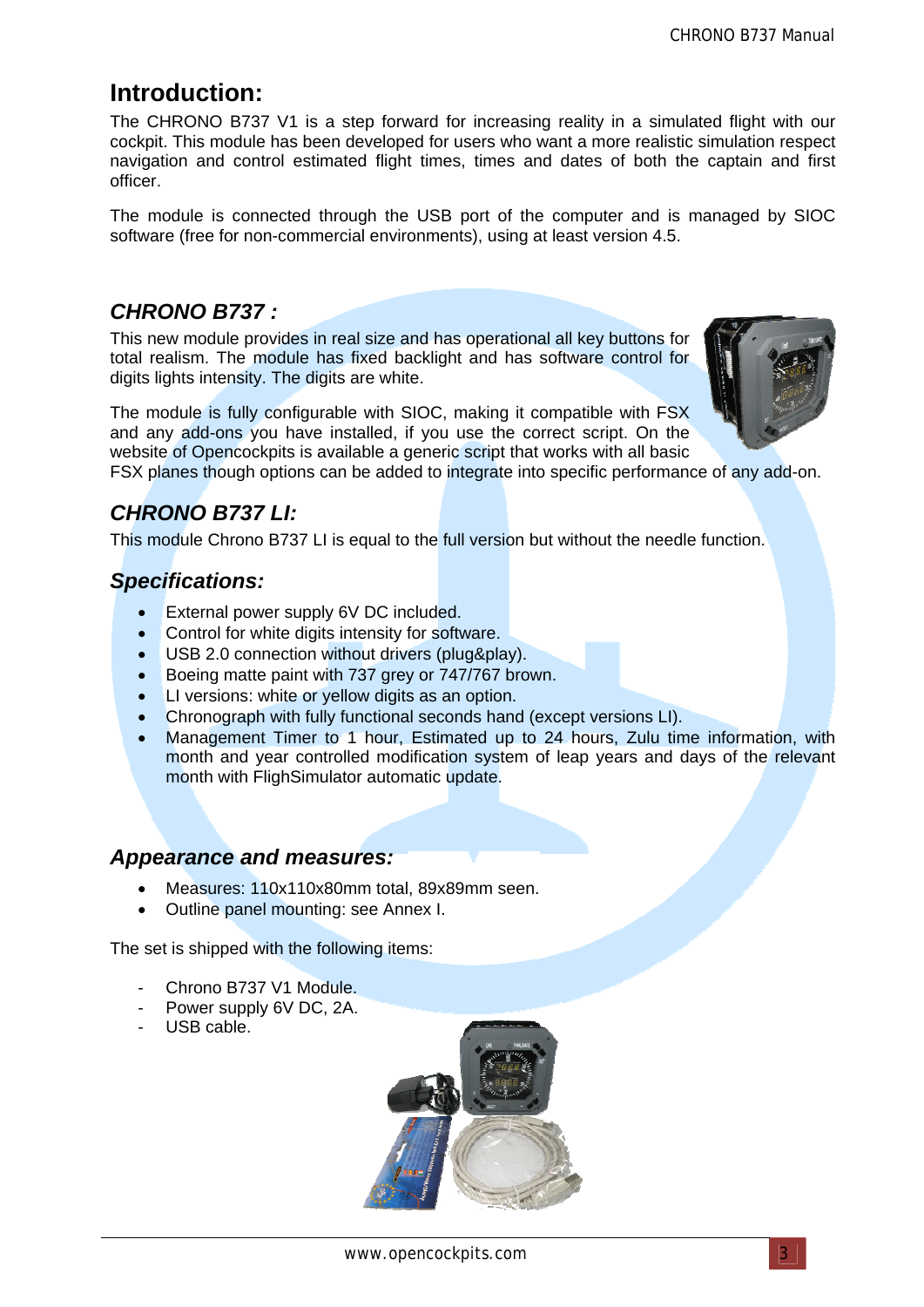# **Starting the Crono:**

We already have our B737 Chrono V1 unpacked and we visually inspected, install and configure appropriate now, for it We will plug the cables included in the package, USB & supply, to the computer.

For the Chrono is recognized and work properly must have SIOC 4.5b1 or higher installed and use the appropriate script (all downloadable from the Opencockpits support website).

Once the module is connected, it will automatically turn on all digits and the backlight and the needle will give a lap to self calibrate the stepper motor (this step is not performed on LI versions). SIOC will recognize and display the following screen:

| http://www.opencockpits.com<br>SIOC                                                                                                   | By Manuel Vélez<br>Ver 4.4B1                                                                                                                                            |  |
|---------------------------------------------------------------------------------------------------------------------------------------|-------------------------------------------------------------------------------------------------------------------------------------------------------------------------|--|
| <10 Cards> Module                                                                                                                     | <b>Devices</b>                                                                                                                                                          |  |
| IOCard device ver: 4.4<br>Status: Running                                                                                             | $IDX = * IDCard-Chrono - Device = 68$                                                                                                                                   |  |
| «FSUIPC» Module<br>FSUIPC status: Cannot link to FSUIPC or WideClient<br><b>FSUIPC</b> version:<br>Simulator:<br><iocp> SERVER</iocp> |                                                                                                                                                                         |  |
| HostAddress: 192 168 1.33<br>Port: 8092 Clients connecteds: 0                                                                         | [Double click in Device for scripts IDX ]                                                                                                                               |  |
| <10CP> Client Module #0                                                                                                               | LOG                                                                                                                                                                     |  |
| HostAddress: LOCALHOST<br>Port: 8099<br><b>Status: Connected</b>                                                                      | IOCP client #0 Connected<br>۰<br>*RELOADING SIOC*                                                                                                                       |  |
| <10CP> Client Module #1                                                                                                               | Loading SIOC config. INI:<br>C:\Users\Soporte\Desktop\Overhead V2 Pro!<br>Initializing IOcard Module<br>E<br>Running - Empty Script-<br><b>IDCP</b> client #0 Connected |  |
| HostAddress: LOCALHOST<br>Port: 8099 Status: Disabled                                                                                 |                                                                                                                                                                         |  |
| -Empty Script-                                                                                                                        |                                                                                                                                                                         |  |
| Empty Script<br>Config Sioc                                                                                                           | SIOC Monitor<br>Tray                                                                                                                                                    |  |
|                                                                                                                                       |                                                                                                                                                                         |  |

### *Module's declaration in sioc.ini:*

This module has a IOCard developed exclusively for him. Declared as other Opencockpits modules:

#### **MASTER=Index device, Type, Number of cards, USB Device number**

**Index device** = number that will identify the Chrono in scripts (IDX in SIOC window and DEVICE in the script). In our example the 16 but can be any other number unused in the IDX.

**Type** = 16, fixed number that tells SIOC which is a B737 Chrono737 Opencockpits Module.

**Number of cards** = 1, 1 for only one Chrono present or 2 for two chronos present.

**USB Device number** = USB port number where the module is connected.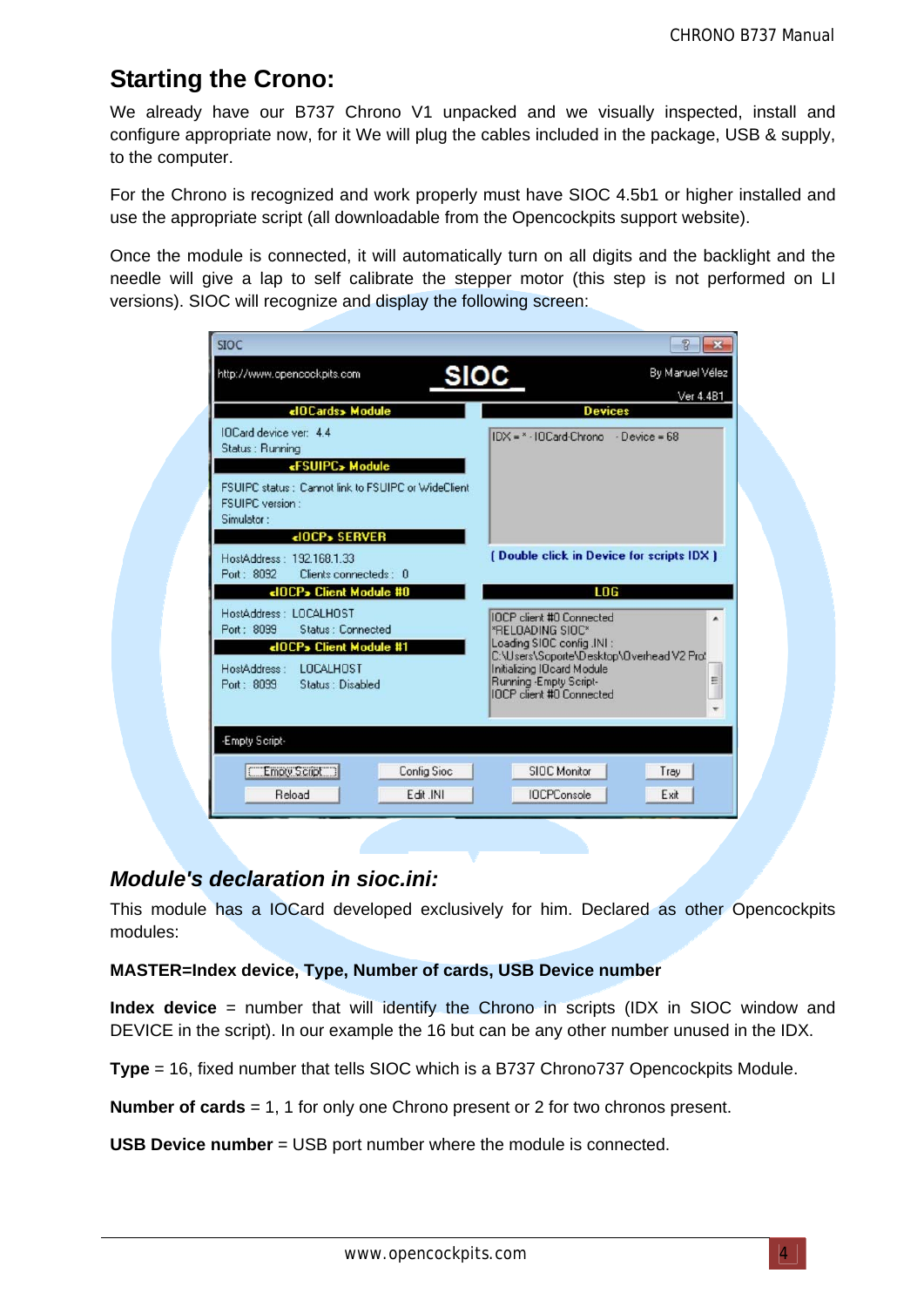That is, the declaration of our CHRONO B737 V1 on tests is:

MASTER=16,16,1,XX

Where 16 (red) is fixed (Chrono B737 IOCard type) and 16 (black) is the IDX we want to give and should match the device mentioned in the script. In each case the value XX is replaced by the value of the USB port where the module is installed. Now to declare the module in our sioc.ini. We run SIOC, click on the Edit INI button, this will open the text editor with our current sioc.ini, where we declare our module in section

[------------- CARDS CONFIG -------------] [ **IOCard Master 1** MASTER=16,16,1,68 [Chrono V1]

The USB port 68 is what we get in our testing PC, in your computer can come another value, replace it, save the changes and close the text editor, click the SIOC Reload button and if all went well the module Chrono B737 V1 is properly recognized with an IDX 16 instead IDX<sup>\*</sup>, to do tests with it. To check if the card works correctly we must make a test script, so we must be able to define the elements of the clock.

All this can be managed, if desired, in a much more intuitive option of SIOC: CONFIG DEVICES.

### **Definition of the elements of the card for use with SIOC:**

The definition of all elements of the card for use with SIOC is:

// \*\*\*\*\*\*\*\*\*\*\*\*\*\*\*\*\*\*\*\*\*\*\*\*\*\*\*\*\*\*\*\*\*\*\*\*\*\*\*\*\*\*\*\*\*\*\*\*\*\*\*\*\*\*\*\*\*\*\*\*\*\*\*\*\*\*\*\*\*\*\*\*\*\*\*\*\*\* // \* Opencockpits CHRONO B737 - By Manolo Vélez - www.opencockpits.com // \*\*\*\*\*\*\*\*\*\*\*\*\*\*\*\*\*\*\*\*\*\*\*\*\*\*\*\*\*\*\*\*\*\*\*\*\*\*\*\*\*\*\*\*\*\*\*\*\*\*\*\*\*\*\*\*\*\*\*\*\*\*\*\*\*\*\*\*\*\*\*\*\*\*\*\*\*\* // \* FileName : CHRONO\_Definicion.txt // DIGITS Var 100, name D\_UPRIGHT, Link IOCARD\_DISPLAY, Digit 0, Numbers 2 Var 102, name D\_UPLEFT, Link IOCARD\_DISPLAY, Digit 2, Numbers 2 Var 104, name D\_DWRIGHT, Link IOCARD\_DISPLAY, Digit 4, Numbers 2 Var 106, name D\_DWLEFT, Link IOCARD\_DISPLAY, Digit 6, Numbers 2 Var 108, name D\_CHRBRIGHT, Link IOCARD\_DISPLAY, Digit 16, Numbers 3 // OUTPUTS Var 200, name DECIMAL\_U, Link IOCARD\_OUT, Output 20 Var 202, name DECIMAL\_D, Link IOCARD\_OUT, Output 21 Var 204, name DECIMAL\_C, Link IOCARD\_OUT, Output 22 // MOTOR Var 300, name M\_MOTOR, Link IOCARD\_MOTOR, Output 1, Aceleration 0 // SWITCHES Var 400, name I\_CHR, Link IOCARD\_SW, Input 0 Var 402, name I\_TIMEDATE, Link IOCARD\_SW, Input 1 Var 404, name I\_SET, Link IOCARD\_SW, Input 2 Var 406, name I\_PLUS, Link IOCARD\_SW, Input 3 Var 408, name I\_MINOR, Link IOCARD\_SW, Input 4 Var 410, name I\_RESET, Link IOCARD\_SW, Input 5 Var 412, name I\_ET, Link IOCARD\_SW, Input 6 Var 414, name I\_INITPOS, Link IOCARD\_SW, Input 7

#### **Programming Notes:**

The outputs are activated with 1 and de-activated with 0.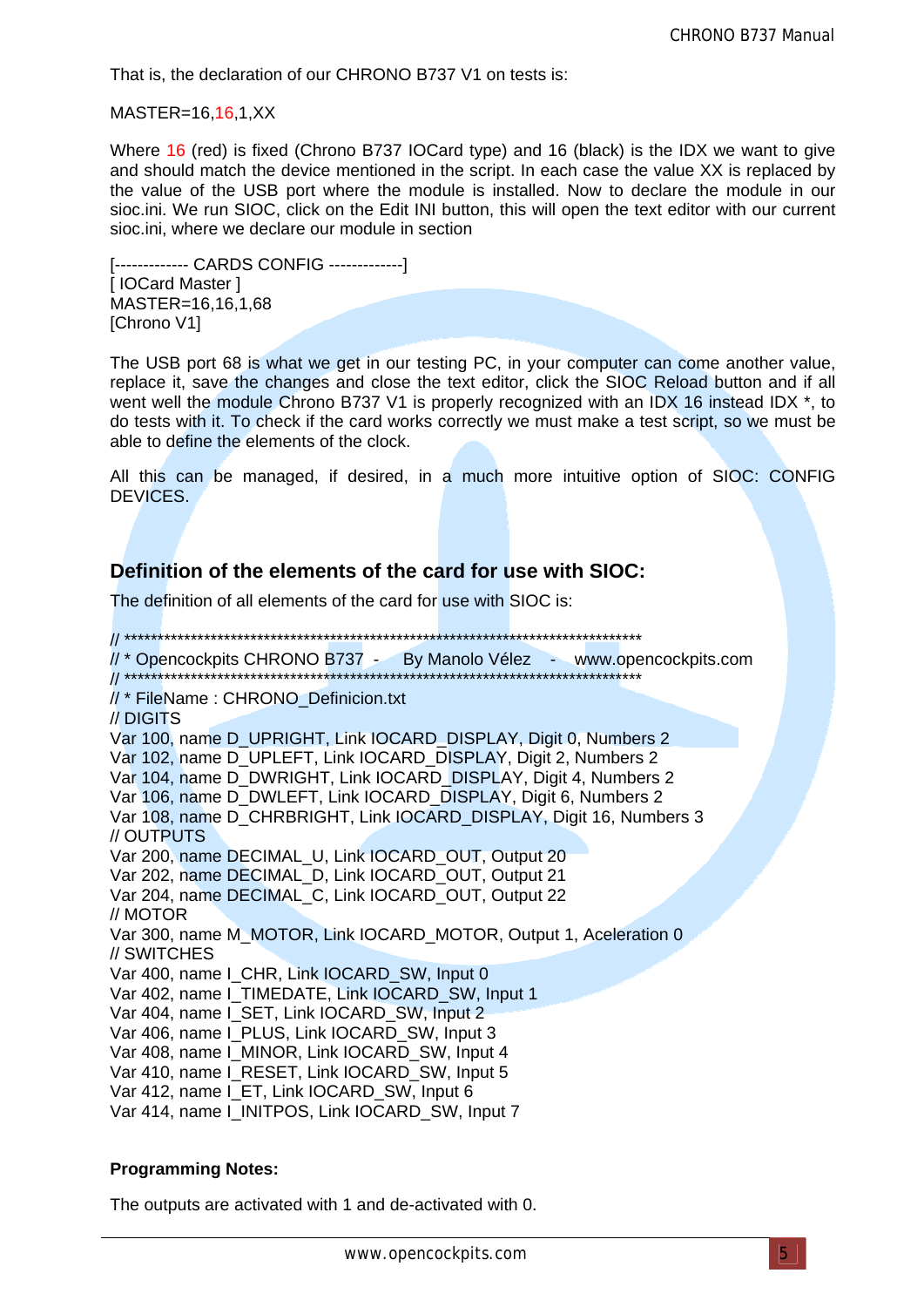With these data we will generate the script and test the module.

### **Module Test Script:**

Now we will have a script with which we can test the functionality of the buttons and indicators on the module with a text editor like notepad or a similar.

```
11^{*}//* Config SIOC ver 4.4 - By Manuel Velez - www.opencockpits.com
// * FileName: CHRONO_test.txt
// * Date: 25/07/2013
Var 0000, Value 0
 &D_CHRBRIGHT = 120 // Brillo de los dígitos-Digits bright
 &inicia timer = DELAY 1,500 // Retardo de iniciación del timer-Delay timer start
 &D_UPRIGHT = 0 // Dígitos arriba derecha a 0 - UpRight digits to 0
 &D UPLEFT = 0 // Dígitos arriba izquierda a 0 - UpLeft digits to 0
 &D_DWRIGHT = 20 // Dígitos abajo derecha a 20 - DownRight digits to 20
 &D DWLEFT = 5 // Dígitos abaio izquierda a 5 - DownLeft digits to 5
 &DECIMAL D = 1 // Punto decimal abajo a 1 - Down dot to 1
 &DECIMAL U = 0 // Punto decimal arriba a 0 - Up dot to 0
Var 0100, name D_UPRIGHT, Link IOCARD_DISPLAY, Device 16, Digit 0, Numbers 2
Var 0102, name D_UPLEFT, Link IOCARD_DISPLAY, Device 16, Digit 2, Numbers 2
Var 0104, name D DWRIGHT, Link IOCARD DISPLAY, Device 16, Digit 4, Numbers 2
Var 0106, name D_DWLEFT, Link IOCARD_DISPLAY, Device 16, Digit 6, Numbers 2
Var 0108, name D CHRBRIGHT, Link IOCARD DISPLAY, Device 16, Digit 16, Numbers 3
Var 0200, name DECIMAL_U, Link IOCARD_OUT, Device 16, Output 20
Var 0202, name DECIMAL D, Link IOCARD OUT, Device 16, Output 21
Var 0300, name M_MOTOR, Link IOCARD_MOTOR, Device 16, Output 1, Aceleration 200
Var 0400, name I_CHR, Link IOCARD_SW, Device 16, Input 0
Var 0402, name I TIMEDATE, Link IOCARD SW, Device 16, Input 1
Var 0404, name I_SET, Link IOCARD SW, Device 16, Input 2
Var 0406, name I_PLUS, Link IOCARD_SW, Device 16, Input 3
Var 0408, name I MINOR, Link IOCARD SW, Device 16, Input 4
Var 0410, name I RESET, Link IOCARD SW, Device 16, Input 5
Var 0412, name I_ET, Link IOCARD_SW, Device 16, Input 6
Var 0414, name I INITPOS, Link IOCARD SW, Device 16, Input 7
Var 0498, name pulsos. Value 0
Var 0499, name Segundos, Value 0
Var 0500, name S_TIMER, Link SUBRUTINE
₹
 IF & pulsos = 1\triangleDECIMAL U = 1
  &pulsos = 0
 ELSE
  \triangleDECIMAL U = 0
  & pulsos = 1
  &Segundos = &Segundos + 1
  IF & Segundos > 59
  ₹
   &Sequndos = 0
   &D_UPLEFT = &D_UPLEFT + 1
  &D UPRIGHT = &Segundos
  L0 = 4065 / 60
```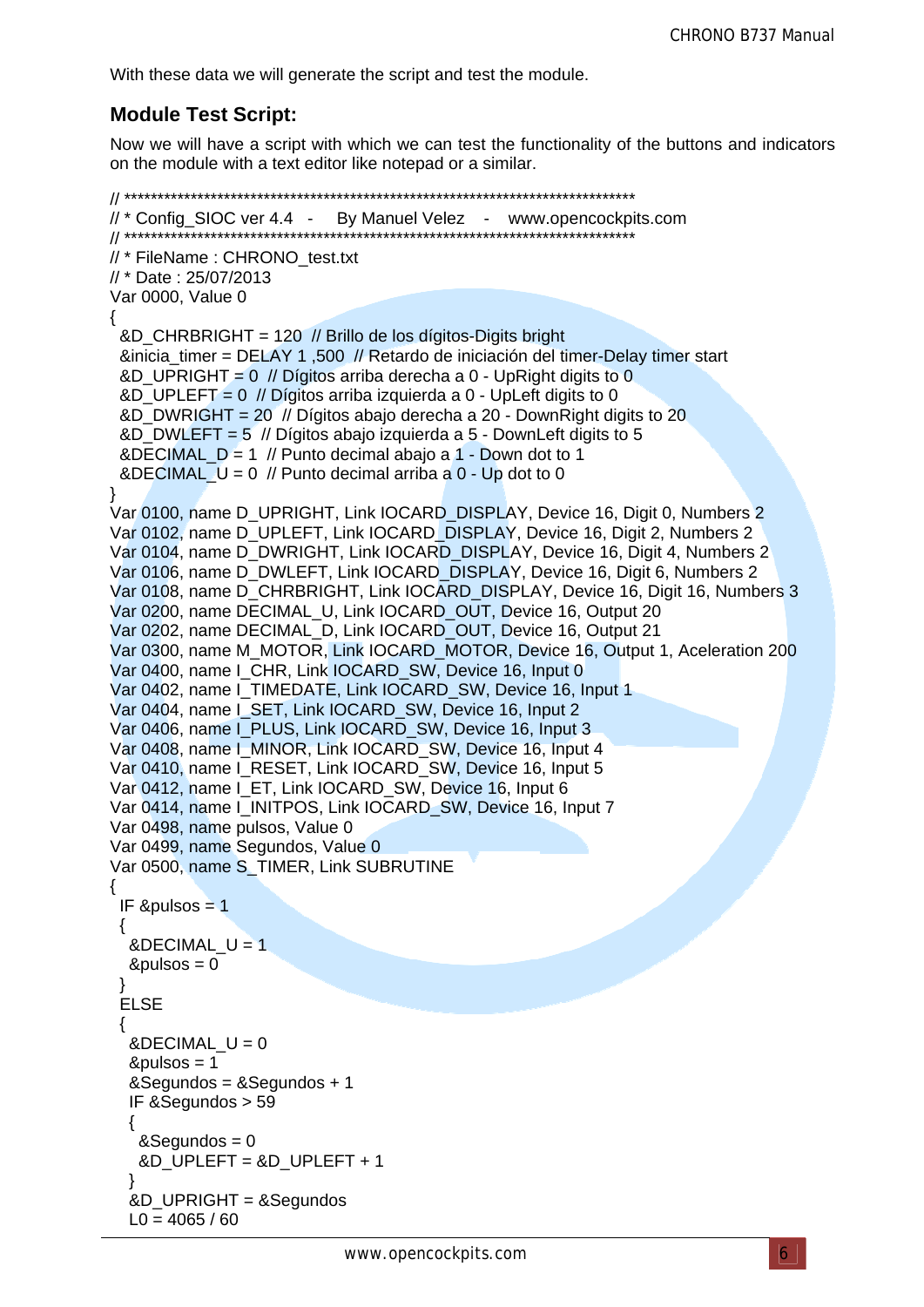$LO = LO * & Segundos$  &M\_MOTOR = ROUND L0 } } Var 0001, name inicia\_timer { &S\_TIMER = TIMER 1000 ,0 ,50 } // End of File CHRONO\_test.txt

Save it as CHRONO\_test.txt, connect our B737 CHRONO to our computer as we have seen in previous chapters, we run SIOC, press the SIOC Settings button, go to the option to import txt file menu and select the script you just saved:

| If all goes well you will see a screen like this: | Config_SIOC<br>[Files] Edit See Language Compiler Group Utils Help<br>New<br>Open<br>Save<br>Save as<br>Export to TXT<br>Export to ASCII<br>Export CODIFIED<br><b>Import TXT</b><br><b>Import ASCII</b><br>Exit<br>Config_SIOC ver 4.01<br>By Manuel Velez -<br>www.opencockpits.com<br>$\sim$                                                                                                                                                                                    | Compler               |  |
|---------------------------------------------------|-----------------------------------------------------------------------------------------------------------------------------------------------------------------------------------------------------------------------------------------------------------------------------------------------------------------------------------------------------------------------------------------------------------------------------------------------------------------------------------|-----------------------|--|
|                                                   | Log<br>Config_SIDC ver 4.01 - By Manuel Velez - www.opencockpits.com<br> Dpen file "C:\Users\Soporte\Desktop\prueba1.txt.txt"<br> 16:31:11<br>Phase 1<br>.OK.<br>$\left  \begin{smallmatrix} \text{Phase 2} \ \text{.0K} \end{smallmatrix} \right $<br>Phase 3<br>.OK.<br>$\fbox{\parbox{1.5cm} \begin{tabular}{ l l } \hline \texttt{Total file lines : 21} \\ \texttt{Total SIOC vars : 4} \\ \hline \texttt{Time = 0:0,1} \end{tabular}}$<br>$\overline{\text{OK}}$<br>ı<br>OK | ◙<br>$\blacktriangle$ |  |

In case there was any compilation errors would get a notice saying what is wrong with a red notice, which would have to review our script. As everything went well we have our script compiled in Config SIOC: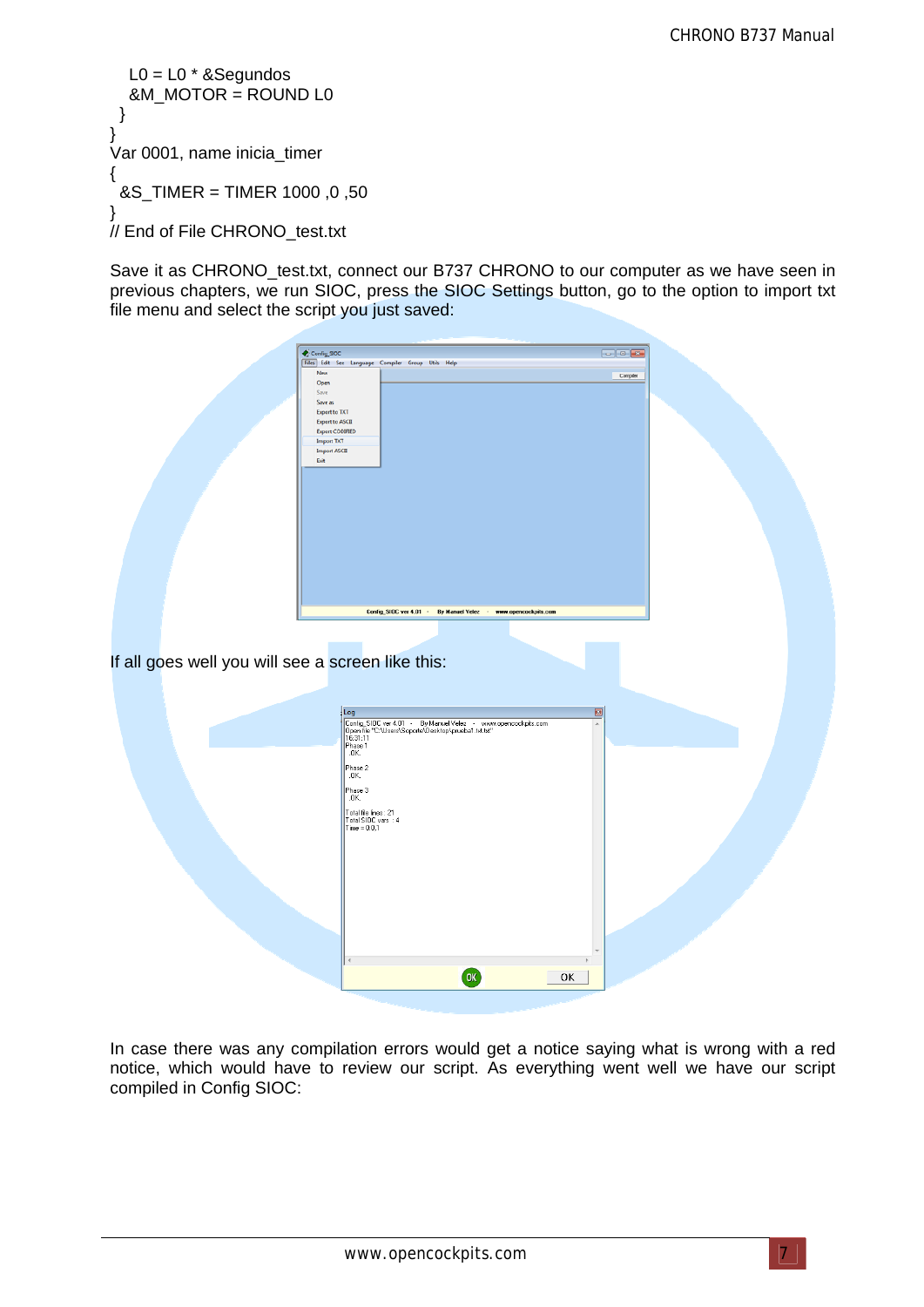|                        | Compiler Group Utils Help<br>Edit See Language             |          |
|------------------------|------------------------------------------------------------|----------|
| New                    |                                                            | Compiler |
| Open                   | <b>JCARD KEYS, Device 13</b>                               |          |
| Save                   | Link IOCARD_OUT, Device 13, Output 0 // FMC OFST amber led |          |
| Save as                | Link IOCARD OUT, Device 13, Output 1 // FMC MSG amber led  |          |
| <b>Export to TXT</b>   | Link IOCARD_OUT, Device 13, Output 2 // FMC EXEC green led |          |
|                        | Link IOCARD_OUT, Device 13, Output 3 // FMC DSPY red led   |          |
| <b>Export to ASCII</b> | Link IOCARD_OUT, Device 13, Output 4 // FMC FAIL red led   |          |
| <b>Export CODIFIED</b> |                                                            |          |
| <b>Import TXT</b>      |                                                            |          |
| <b>Import ASCII</b>    |                                                            |          |
| Exit                   |                                                            |          |
|                        |                                                            |          |
|                        |                                                            |          |

We go to the "Save As" from the File menu and we save with the name of sioc.ssi in the folder where you installed SIOC. We left SIOC setup and return to the main screen of SIOC, where we check if in sioc.ini is declared to be loaded the sioc.ssi file. We press the Edit INI button and check if there is at the beginning of sioc.ini the line:

#### CONFIG\_FILE=.\sioc.ssi

If yes, close the text editor without making any changes, return to the main Sioc screen where we press the Reload button to make all changes in both sioc.ssi and sioc.ini files, within 5 seconds of starting the script the clock must start the timer and the needle will start to turn.

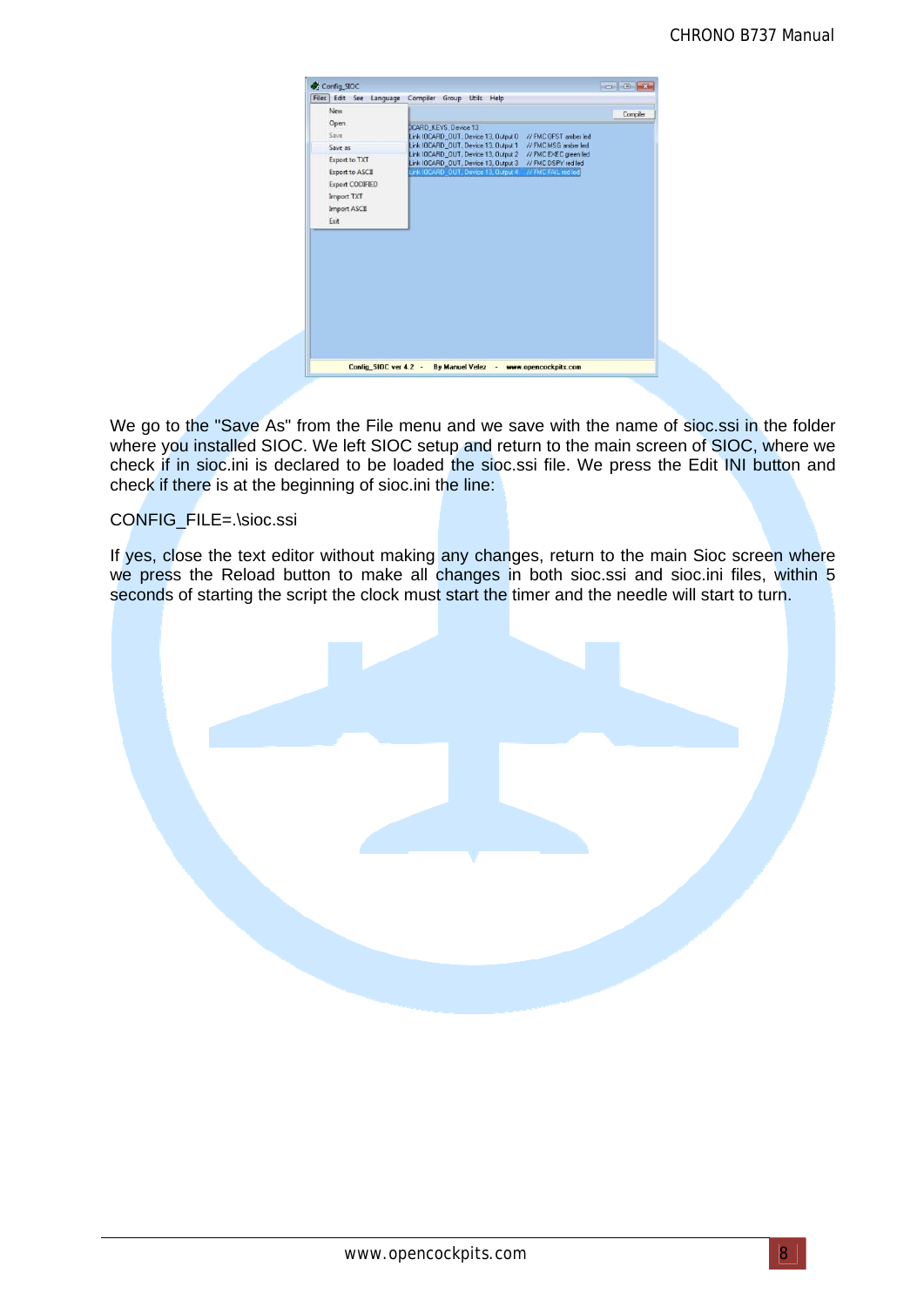# **Clock Operation:**

The clock can be programmed to any add-on which has offsets available for the plane's clock through FSUIPC and SIOC. Here we will describe the operation of the clock with FSX and basic B737 series with the script (created by Carlos Lopez and modified by Manuel Vélez) available in Chrono download's tab.

This clock has two displays of 4 digits each. In the upper visualize the year, month and day or time in MM.SS, HH.MM format, switching between these 4 options with the TIME / DATE button.

When connecting the clock to the USB and the power supply, it auto-calibrate the needle in the versions that have it, when starting the script will show the clock Zulu time on the upper display, the needle is put on position of 45 seconds (for a better view the displays) and the lower display will remain off until we activate it by pressing any key on the clock. As we press a key timer mode is activated by turning on the lower display.

Also, the SET button will activate the blinking digit to modify using the  $+$  and  $-$  buttons, so it is not necessary to enter the FSX menu to change the date or time, but we can do it directly from the clock and FSX will update automatically.

To change the date or time, will bring into flashing each digit (for couples). Note that lights up the digit 2 dot point to separate hours from minutes, minutes of the seconds or the day of the month, depending on what you're watching.

There are two buttons to control the displays below. CHR button activates the timer and the ET button activates Elapsed Time:

CHR Function: Pressing, what we see on the display is the stopwatch. The second time you press, it starts. The third we stop and so on. If we set it to zero, press the RST button. The information shows format MM: SS and when arrived at 59:59 back to start the stopwatch from scratch.



This particular module has an additional option for us to know at all times if we are in CHR or ET mode: if mode ET only blink dot point what separate the minutes and seconds of the lower display and when we remain in CHR mode, the righter dot point of the bottom display (which is stamped with text "CHR") will remain on.

ET function: Pressing the button shown on the display Elapsed Time. The second time you press, it started. The third we stop and so on. If

we want to set it to zero, press the RST button. The information is shown in MM: SS format for the first hour, then we'll see in HH: MM.

If we want to disable the timer and see only the time or dates just press the key combination CHR + RST, which disables the lower display.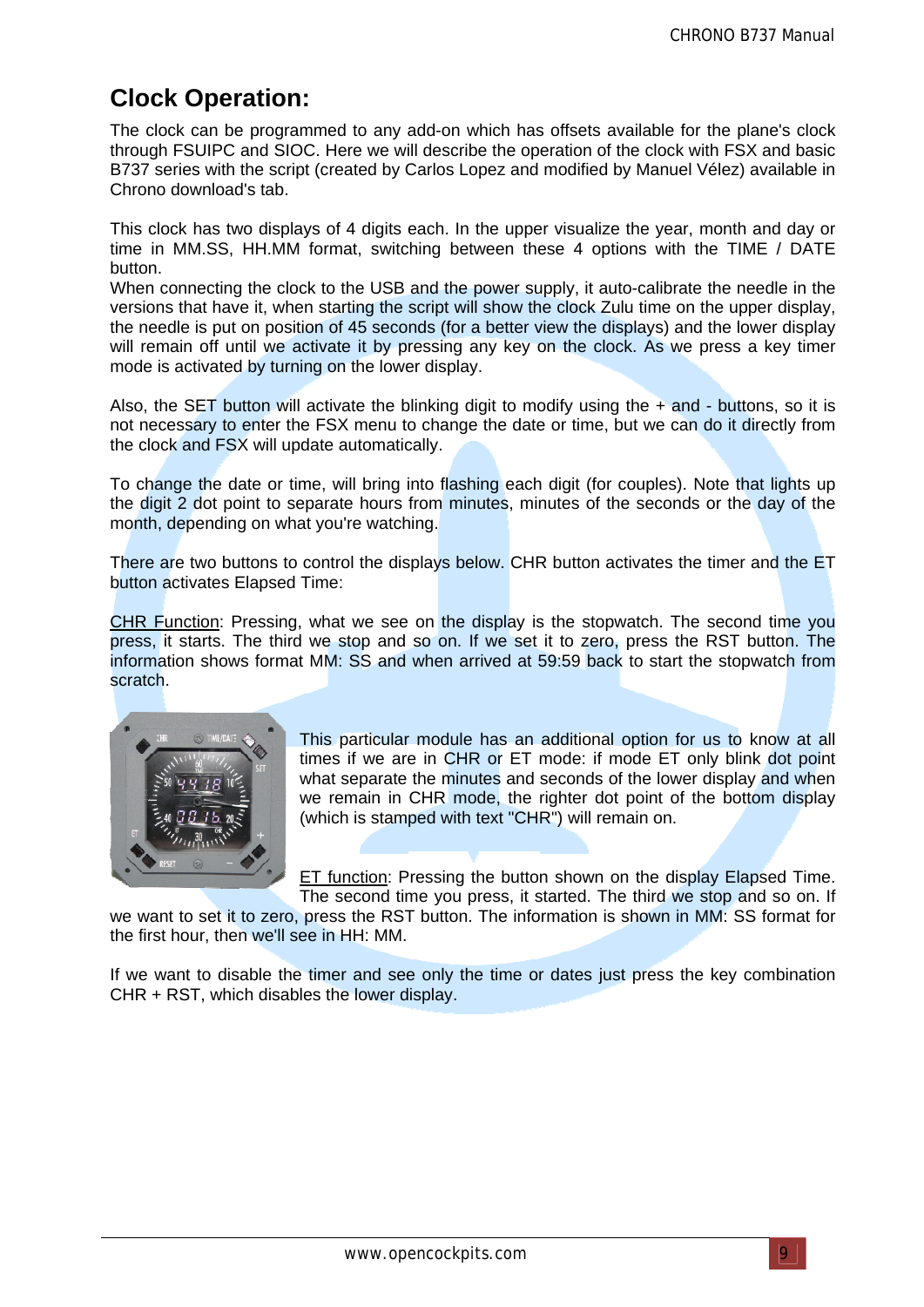### *Calibration of the needle:*

The module comes factory calibrated, but if for any problem the needle will upset, we could recalibrate it following this procedure:

1. - The cover engraved is removed along with clock crystal display by removing the two Phillips screws.

2. - It loosened the screw that secures the needle shaft to the motor shaft, just behind the backlight black PCB.

3. - Turn on the module with 6V power supply, automatically calibrates the position of the motor shaft and as the needle is loose we put it to 0 (60).

4. - Tighten the set screw of the needle shaft.

5. - Turning off and on again. Check that when the spin calibration ends the needle is in place, if it is not we repeat the procedure from step 2 to 5. If is in its place, we turn to the next point.

6. - We put the screen, the cover and screwed.

# **Links of interest:**

Support zone for customers:

http://www.opencockpits.com/catalog/info/